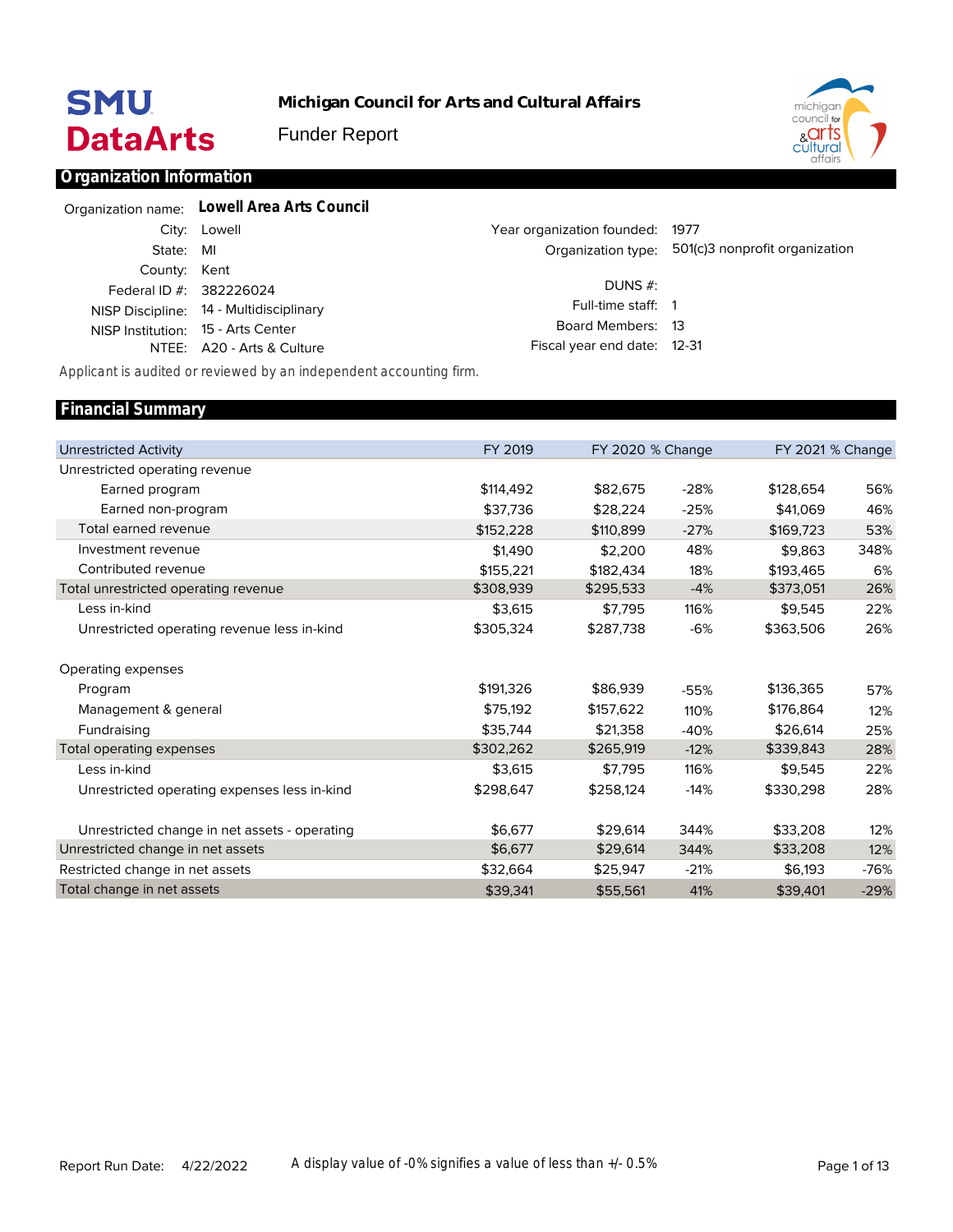# **Unrestricted Operating Revenue by Source**



63%

Program

Fundraising

Management & General

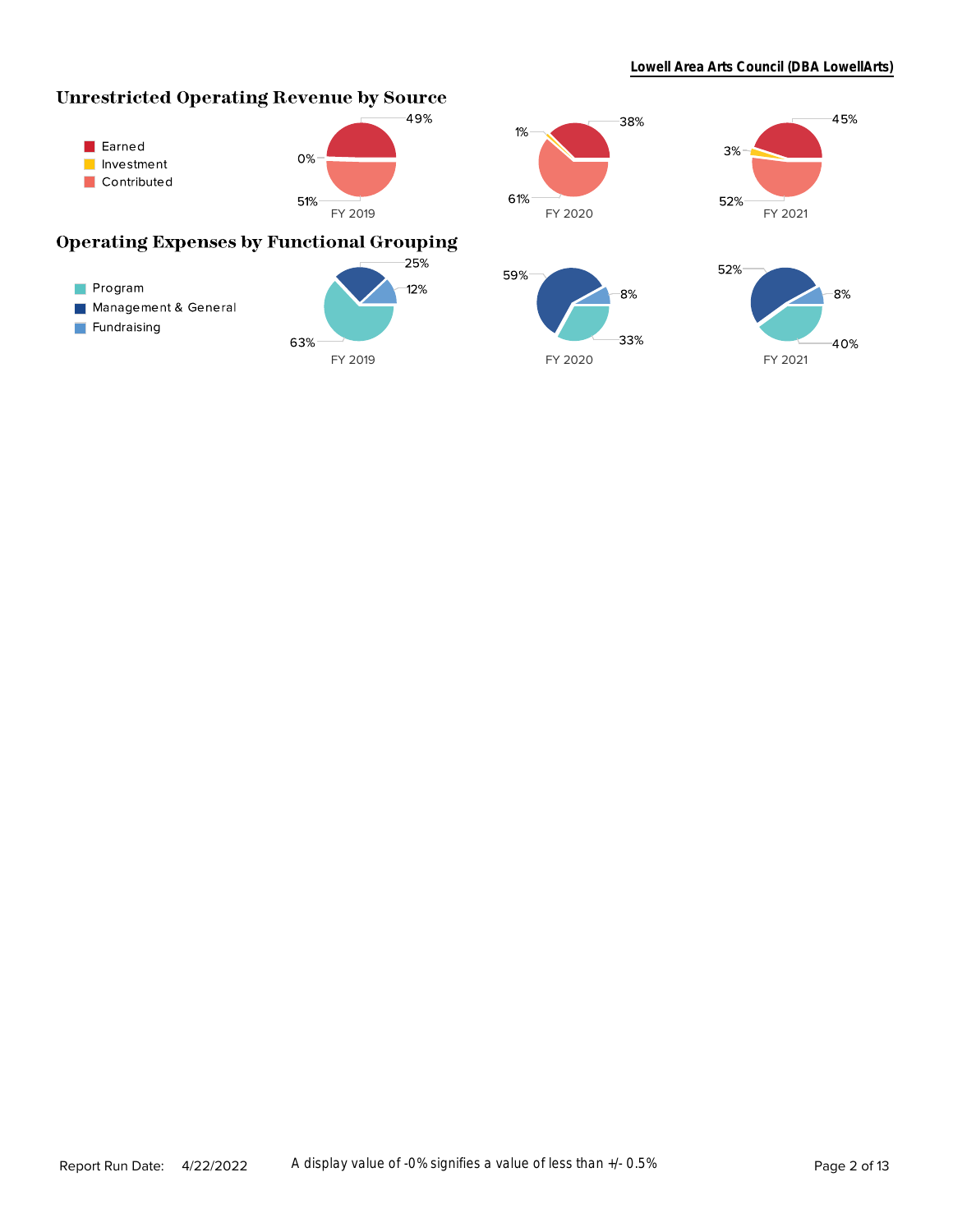**Lowell Area Arts Council (DBA LowellArts)**

| Revenue Details                     |           |           |           |              |            |
|-------------------------------------|-----------|-----------|-----------|--------------|------------|
|                                     |           |           |           |              |            |
| <b>Operating Revenue</b>            | FY 2019   | FY 2020   | FY 2021   | FY 2021      | FY 2021    |
| Earned - Program                    | Total     | Total     | Total     | Unrestricted | Restricted |
| Subscriptions                       |           |           |           |              |            |
| Membership fees - individuals       |           |           |           | \$0          | \$0        |
| Membership fees - organizations     |           |           |           |              |            |
| Ticket sales & admissions           | \$26,848  | \$6,852   | \$6,105   | \$6,105      |            |
| Education revenue                   | \$9,470   | \$2,341   | \$8,551   | \$8,551      |            |
| <b>Publication sales</b>            |           |           |           |              |            |
| Gallery sales                       | \$54,366  | \$58,562  | \$77,753  | \$77,753     |            |
| Contracted services & touring fees  |           |           |           |              |            |
| Royalty & reproduction revenue      |           |           |           |              |            |
| Earned - program not listed above   | \$23,808  | \$14,920  | \$36,245  | \$36,245     |            |
| Total earned - program              | \$114,492 | \$82,675  | \$128,654 | \$128,654    |            |
|                                     |           |           |           |              |            |
| Earned - Non-program                |           |           |           |              |            |
| Rental revenue                      |           |           |           |              |            |
| Sponsorship revenue                 | \$15,200  | \$13,575  | \$18,322  | \$18,322     |            |
| Attendee-generated revenue not      |           |           |           |              |            |
| listed above                        | \$15,631  | \$14,065  | \$22,747  | \$22,747     |            |
| Earned non-program not listed above | \$6,905   | \$584     |           |              |            |
| Total earned - non-program          | \$37,736  | \$28,224  | \$41,069  | \$41,069     |            |
| Total earned revenue                | \$152,228 | \$110,899 | \$169,723 | \$169,723    |            |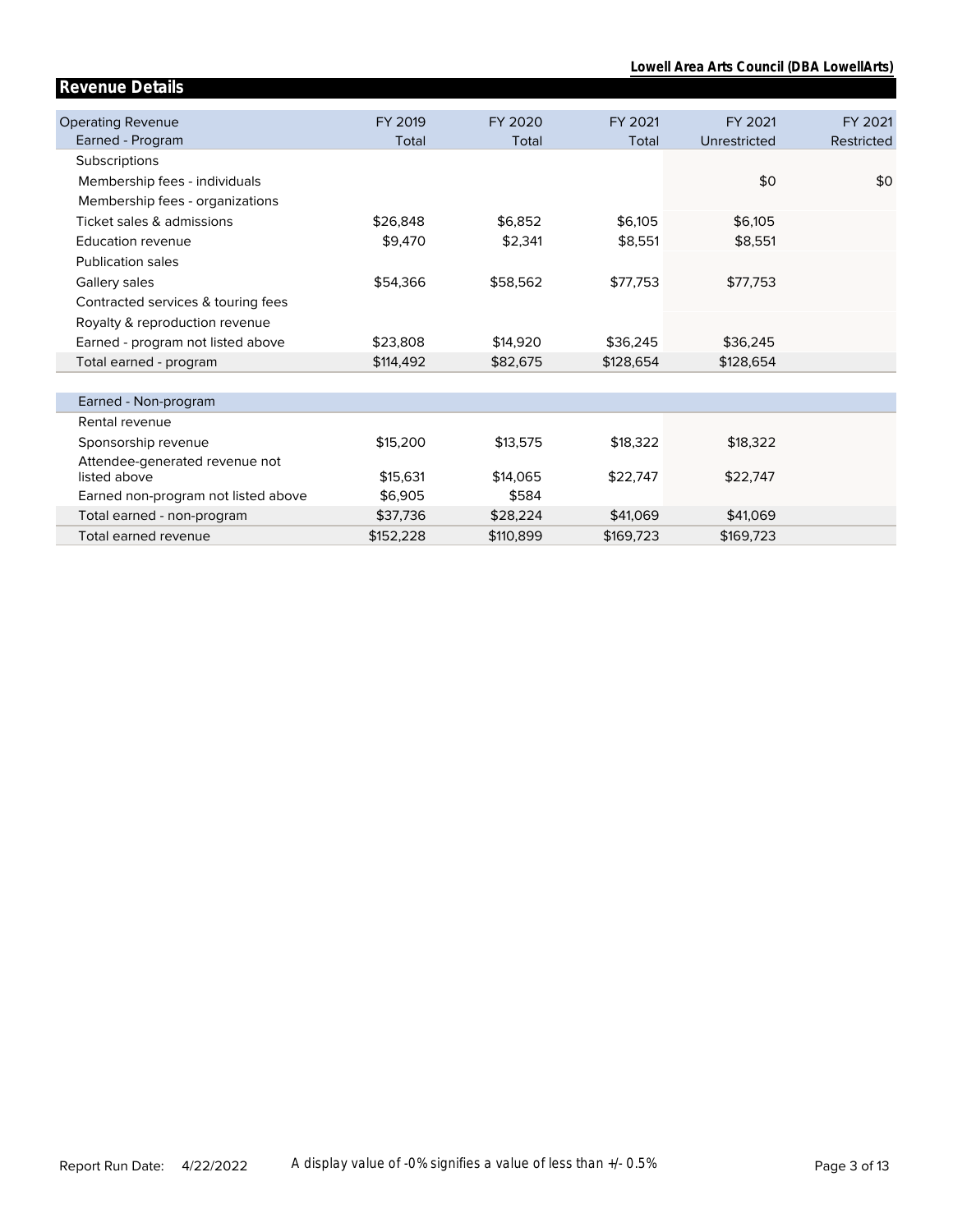|                                                   |           |           | Lowell Area Arts Council (DBA LowellArts) |              |              |  |
|---------------------------------------------------|-----------|-----------|-------------------------------------------|--------------|--------------|--|
|                                                   | FY 2019   | FY 2020   | FY 2021                                   | FY 2021      | FY 2021      |  |
| Contributed                                       | Total     | Total     | Total                                     | Unrestricted | Restricted   |  |
| Trustee & board                                   | \$7,596   | \$5,700   | \$3,800                                   | \$3,800      |              |  |
| Individual                                        | \$46,360  | \$36,126  | \$34,919                                  | \$34,919     |              |  |
| Corporate                                         | \$27,161  | \$14,636  | \$9,500                                   | \$9,500      |              |  |
| Foundation                                        | \$20,150  | \$50,000  | \$47,395                                  | \$22,395     | \$25,000     |  |
| City government                                   | \$6,000   | \$0       | \$0                                       |              |              |  |
| State government                                  | \$65,569  | \$58,232  | \$68,980                                  | \$62,160     | \$6,820      |  |
| In-kind operating contributions                   | \$3,615   | \$7,795   | \$9,545                                   | \$9,545      |              |  |
| Special fundraising events                        |           | \$0       |                                           |              |              |  |
| Contributions not listed above                    | \$0       | \$27,000  | \$15,205                                  | \$15,205     |              |  |
| Net assets released from restriction              | \$0       | \$0       | \$0                                       | \$35,941     | $-$ \$35,941 |  |
| Total contributed revenue                         | \$176,451 | \$199,489 | \$189,344                                 | \$193,465    | $-$4,121$    |  |
| Operating investment revenue                      | \$12,924  | \$11,092  | \$20,177                                  | \$9,863      | \$10,314     |  |
| Total operating revenue                           | \$341,603 | \$321,480 | \$379,244                                 | \$373,051    | \$6,193      |  |
| Total operating revenue less operating<br>in-kind | \$337,988 | \$313,685 | \$369,699                                 | \$363,506    | \$6,193      |  |
|                                                   |           |           |                                           |              |              |  |
| Total revenue                                     | \$341,603 | \$321,480 | \$379,244                                 | \$373,051    | \$6,193      |  |
| Total revenue less in-kind                        | \$337,988 | \$313,685 | \$369,699                                 | \$363,506    | \$6,193      |  |

# **Revenue Narrative**

| FY 2019 | n/a |
|---------|-----|
| FY 2020 | n/a |
| FY 2021 | n/a |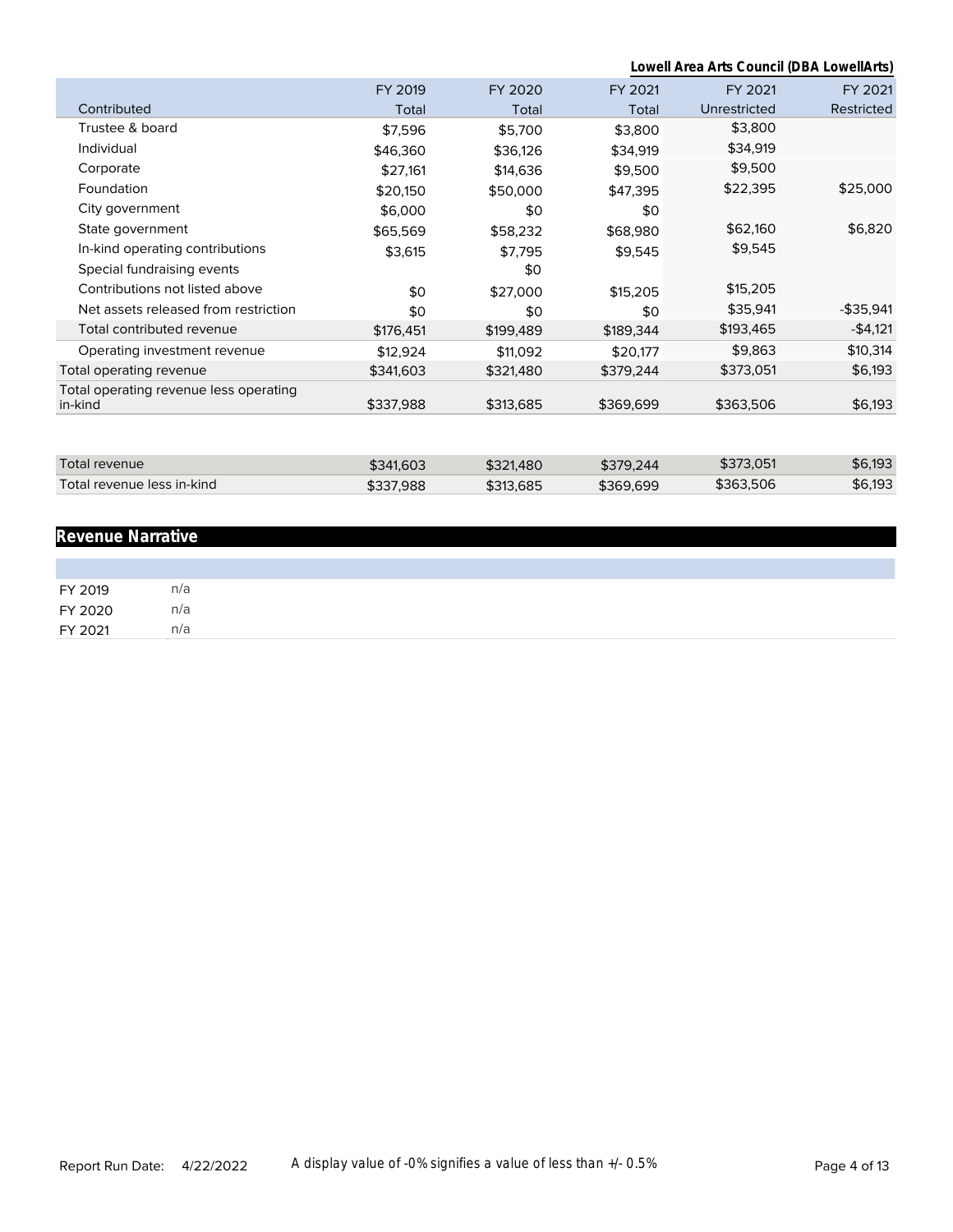|                                                                                                                   | FY 2019   | FY 2020   | %      | FY 2021   | %                   | FY 2021   | FY 2021<br>General &   | FY 2021     |
|-------------------------------------------------------------------------------------------------------------------|-----------|-----------|--------|-----------|---------------------|-----------|------------------------|-------------|
|                                                                                                                   | Total     | Total     | Change |           | <b>Total Change</b> |           | Program Administrative | Fundraising |
| Personnel expenses -<br>Operating<br>W <sub>2</sub> employees (salaries,<br>payroll taxes and fringe<br>benefits) |           |           |        |           | 29%                 |           |                        |             |
|                                                                                                                   | \$135,954 | \$100,377 | $-26%$ | \$129,218 |                     | \$25,890  | \$103,328              |             |
| Independent contractors                                                                                           | \$54,157  | \$17,000  | $-69%$ | \$85,008  | 400%                | \$74,858  | \$9,369                | \$781       |
| Professional fees                                                                                                 | \$4,866   | \$3,300   | $-32%$ | \$3,730   | 13%                 |           | \$622                  | \$3,108     |
| Total personnel expenses -<br>Operating                                                                           | \$194,977 | \$120,677 | $-38%$ | \$217,956 | 81%                 | \$100,748 | \$113,319              | \$3,889     |
| Non-personnel expenses -<br>Operating                                                                             |           |           |        |           |                     |           |                        |             |
| Occupancy costs                                                                                                   | \$12,118  | \$19,287  | 59%    | \$26,106  | 35%                 | \$863     | \$21.029               | \$4,214     |
| Depreciation                                                                                                      | \$37,310  | \$35,708  | $-4%$  | \$37,444  | 5%                  | \$6,106   | \$27,262               | \$4,076     |
| Non-personnel expenses not                                                                                        |           |           |        |           |                     |           |                        |             |
| listed above                                                                                                      | \$57,857  | \$90,247  | 56%    | \$58,337  | $-35%$              | \$28,648  | \$15,254               | \$14,435    |
| Total non-personnel<br>expenses - Operating                                                                       | \$107,285 | \$145,242 | 35%    | \$121,887 | $-16%$              | \$35,617  | \$63,545               | \$22,725    |
| Total operating expenses                                                                                          | \$302,262 | \$265,919 | $-12%$ | \$339,843 | 28%                 | \$136,365 | \$176,864              | \$26,614    |
|                                                                                                                   |           |           |        |           |                     |           |                        |             |
| <b>Total expenses</b>                                                                                             | \$302,262 | \$265,919 | $-12%$ | \$339,843 | 28%                 |           |                        |             |
| Total expenses less in-kind                                                                                       | \$298,647 | \$258,124 | $-14%$ | \$330,298 | 28%                 |           |                        |             |
| <b>Total expenses</b><br>less depreciation                                                                        | \$264,952 | \$230,211 | $-13%$ | \$302,399 | 31%                 |           |                        |             |
| Total expenses less<br>in-kind and depreciation                                                                   | \$261,337 | \$222,416 | $-15%$ | \$292,854 | 32%                 |           |                        |             |
|                                                                                                                   |           |           |        |           |                     |           |                        |             |

# **Expense Narrative**

**Expense Details**

FY 2019 n/a FY 2020 n/a FY 2021 n/a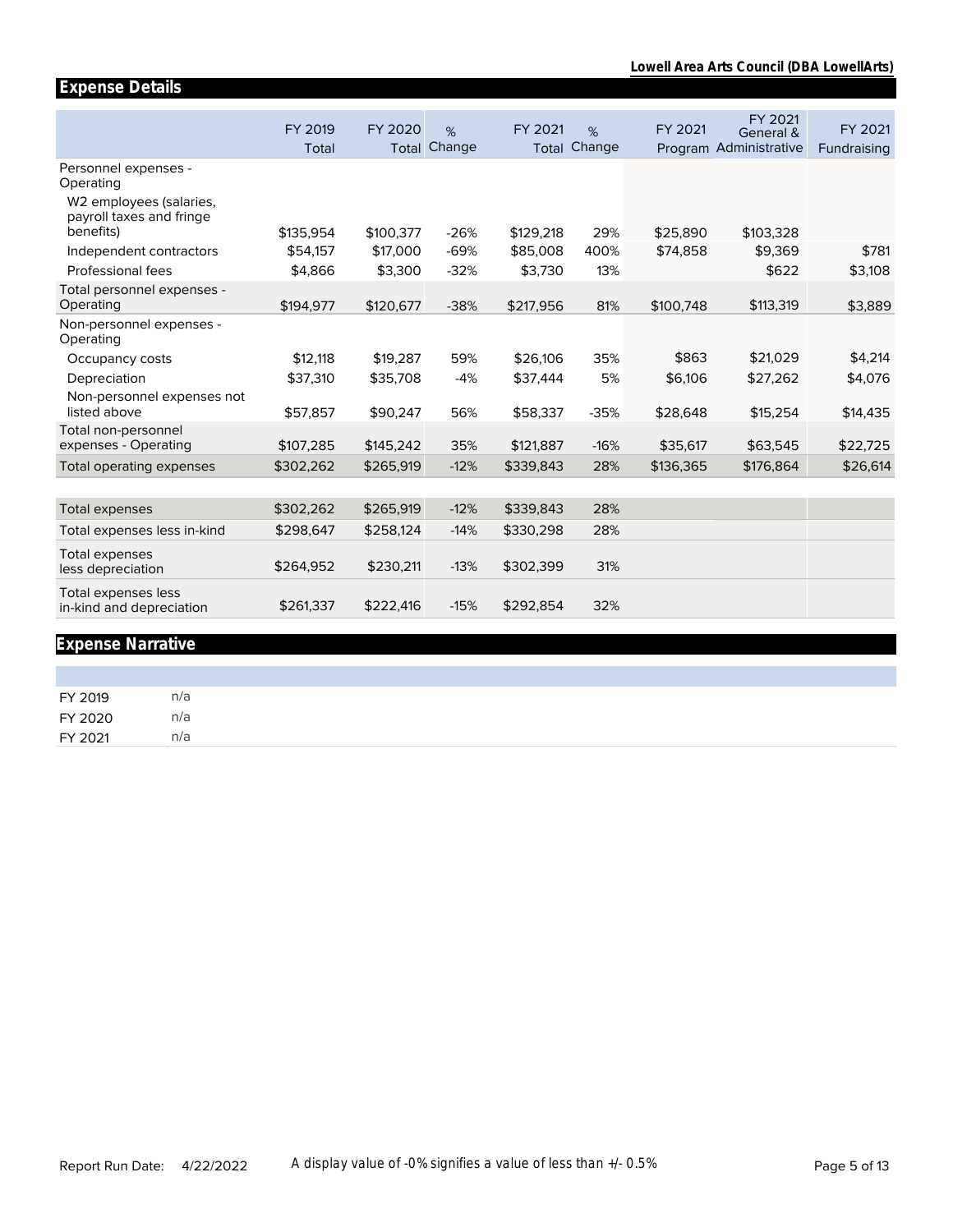| <b>Balance Sheet</b>                                               |             |             |            |             |               |
|--------------------------------------------------------------------|-------------|-------------|------------|-------------|---------------|
| <b>Assets</b>                                                      | FY 2019     | FY 2020     | % Change   | FY 2021     | % Change      |
| <b>Current assets</b>                                              |             |             |            |             |               |
| Cash and cash equivalents                                          | \$40,869    | \$109,998   | 169%       | \$103,129   | $-6%$         |
| Receivables                                                        | \$19,410    | \$2,235     | $-88%$     |             | $-100%$       |
| Investments - current                                              | \$146,000   | \$201,442   | 38%        | \$271,444   | 35%           |
| Prepaid expenses & other                                           |             | \$0         | n/a        |             | n/a           |
| <b>Total current assets</b>                                        | \$206,279   | \$313,675   | 52%        | \$374,573   | 19%           |
| Long-term/non-current assets                                       |             |             |            |             |               |
| Investments - non current                                          |             |             | n/a        |             | n/a           |
| Fixed assets (net of accumulated depreciation)                     | \$1,105,025 | \$1,066,333 | $-4%$      | \$1,028,889 | $-4%$         |
| Non-current assets not listed above                                | \$250       | \$0         | $-100%$    |             | n/a           |
| Total long-term/non-current assets                                 | \$1,105,275 | \$1,066,333 | $-4%$      | \$1,028,889 | $-4%$         |
| <b>Total assets</b>                                                | \$1,311,554 | \$1,380,008 | 5%         | \$1,403,462 | 2%            |
|                                                                    |             |             |            |             |               |
| <b>Liabilities &amp; Net Assets</b>                                | FY 2019     | FY 2020     | % Change   | FY 2021     | % Change      |
| <b>Current liabilities</b>                                         |             |             |            |             |               |
| Accounts payable and accrued expenses                              | \$16,364    | \$32,098    | 96%        | \$24,303    | $-24%$        |
| Deferred revenue                                                   | \$0         |             | n/a        |             | n/a           |
| Loans - current                                                    | \$0         |             | n/a        |             | n/a           |
| Additional current liabilities not listed above                    |             |             | n/a        |             | n/a           |
| <b>Total current liabilities</b>                                   | \$16,364    | \$32,098    | 96%        | \$24,303    | $-24%$        |
| Long-term/non-current liabilities                                  |             |             |            |             |               |
| Long-term/non-current loans                                        | \$0         |             | n/a        |             | n/a           |
| Additional long-term/non-current liabilities not                   |             |             |            |             |               |
| listed above                                                       | \$0         |             | n/a        |             | n/a           |
| Total long-term/non-current liabilities<br><b>Total liabilites</b> | \$16,364    | \$32,098    | n/a<br>96% | \$24,303    | n/a<br>$-24%$ |
| Net assets                                                         |             |             |            |             |               |
| Unrestricted                                                       | \$1,188,770 | \$1,215,543 | 2%         | \$1,240,599 | 2%            |
| Restricted                                                         | \$106,420   | \$132,367   | 24%        | \$138,560   | 5%            |
| Total net assets                                                   | \$1,295,190 | \$1,347,910 | 4%         | \$1,379,159 | 2%            |
| Total liabilities & net assets                                     | \$1,311,554 | \$1,380,008 | 5%         | \$1,403,462 | 2%            |

# **Balance Sheet Narrative**

| FY 2019 | n/a |
|---------|-----|
| FY 2020 | n/a |
| FY 2021 | n/a |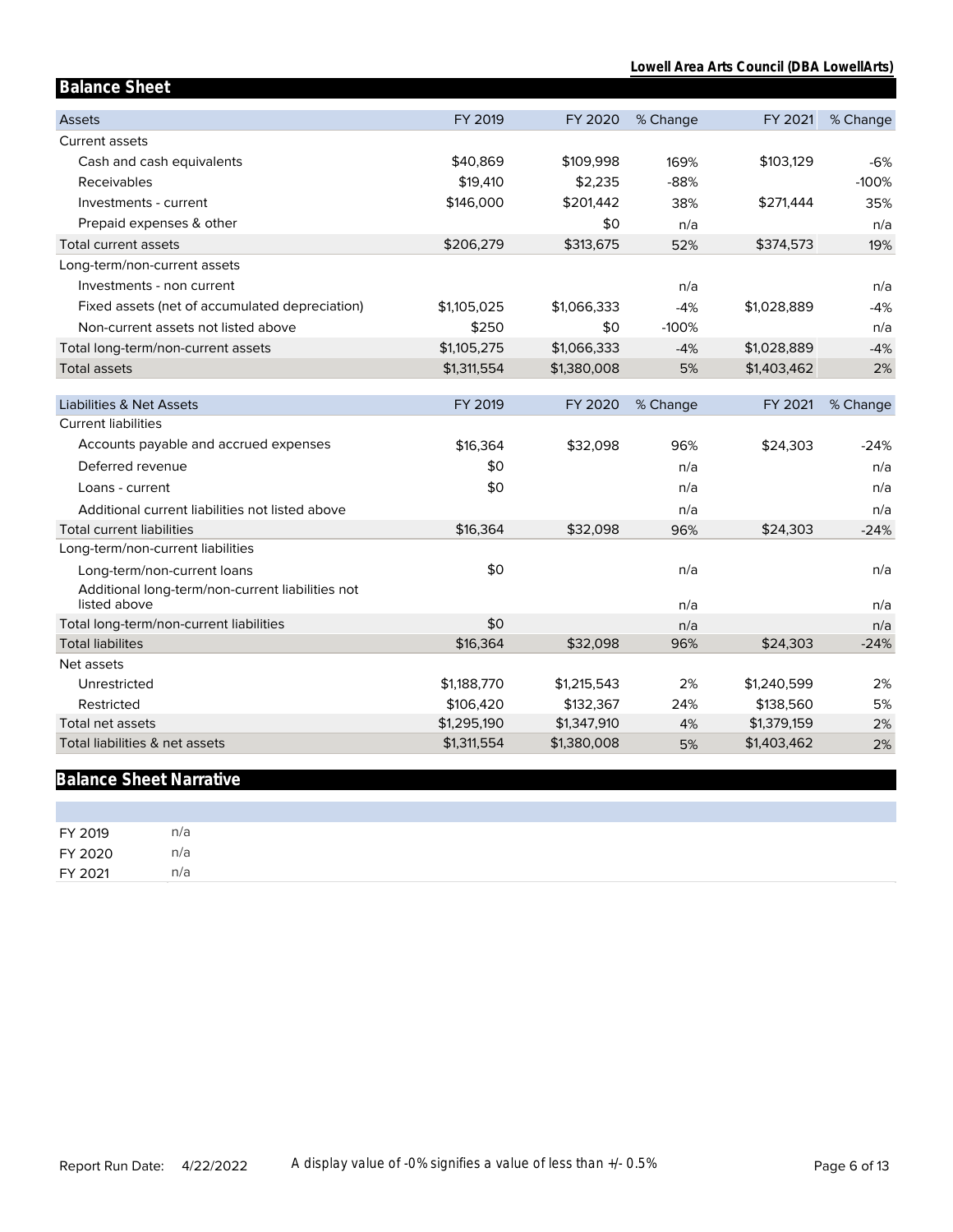#### Months of operating cash -- Unrestricted Working capital -- Unrestricted Current ratio -- Unrestricted Net assets as a % of total expenses Fixed assets (net) Condition of fixed assets Leverage -- Unrestricted Total debt Debt service impact FY 2019 1.62 \$83,745 6.12 428% \$1,105,025 11% 0% \$0 0% FY 2020 4.48 \$253,926 9.77 507% \$1,066,333 15% 0% % Change 176% 203% 60% 18% -4% n/a n/a n/a FY 2021 3.28 \$314,599 13.94 406% \$1,028,889 19% 0% % Change -27% 24% 43% -20% -4% n/a n/a n/a

**Balance Sheet Metrics**

numbers only. operate at current average monthly expense levels with existing unrestricted cash and cash equivalents. This ratio is calculated using unrestricted **Months of operating cash -- unrestricted** (Unrestricted Cash & Cash Equivalents/(Total Expense/12)) indicates the number of months an organization can

to your organization, the ability to meet obligations as they come due, and the ability to take more risks, knowing there is a cushion to fall back on. operations. This calculation of working capital may differ from your internal calculations. Adequate working capital provides financial strength and flexibility **Working capital -- unrestricted** (Unrestricted Current Assets minus Unrestricted Current Liabilities) consists of the unrestricted resources available for

approach 2 which indicates ample short-term liquidity to obviate the need to borrow or sell assets. for more cushion against uncollected receivables or timing discrepancies between expected receipts and disbursements. Ideally this number should using current assets. A ratio of 1.0 indicates that current assets are equal to current liabilities. A ratio of around 1.5 is a more comfortable position, allowing **Current ratio unrestricted** (Unrestricted Current Assets divided by Unrestricted Current Liabilities) determines the organization's ability to pay current debt

by total expenses. If the trend is level or increasing, then total net assets are keeping pace with growth in operating expenses. **Net assets as % of total expenses** measures the net worth of an organization in relationship to its operating size. It is calculated as total net assets divided

infrastructure and need for funding the replacement or repair of fixed assets in the near future. total value of fixed assets indicates a stock of relatively new assets. A high percentage (>80%) of accumulated depreciation could indicate aging props). This is especially significant for organizations that own a building or carry a long-term lease. Accumulated depreciation of less than 50% of the **Condition of fixed assets** indicates the potential need for replacement or repair of fixed assets (such as buildings, furniture, office equipment, sets and

in excess of 50% may indicate liquidity problems, or reduced capacity for future borrowing. **Leverage ratio (**Total Debt divided by Total Unrestricted Assets) measures what proportion of your unrestricted assets are supported by debt. A number

calculated net of accumulated depreciation to reflect the reduction in the value of an asset as it ages and is used. **Fixed assets net** is the value of all land, buildings, equipment, leasehold improvements and other property and equipment owned by the organization. It is

**Total debt** consists of all short and long-term contractual obligations of the organization, including lines of credit, loans, notes, bonds, and capital leases.

than programming and other operating expenses. applied to the total debt-service burden. The higher the percentage, the more the organization has to dedicate its resources to debt repayment rather Debt service impact (Total Debt Service, including principal and interest, divided by Total Expense) calculates the % of an organization's total expenses



### **Components of Net Assets**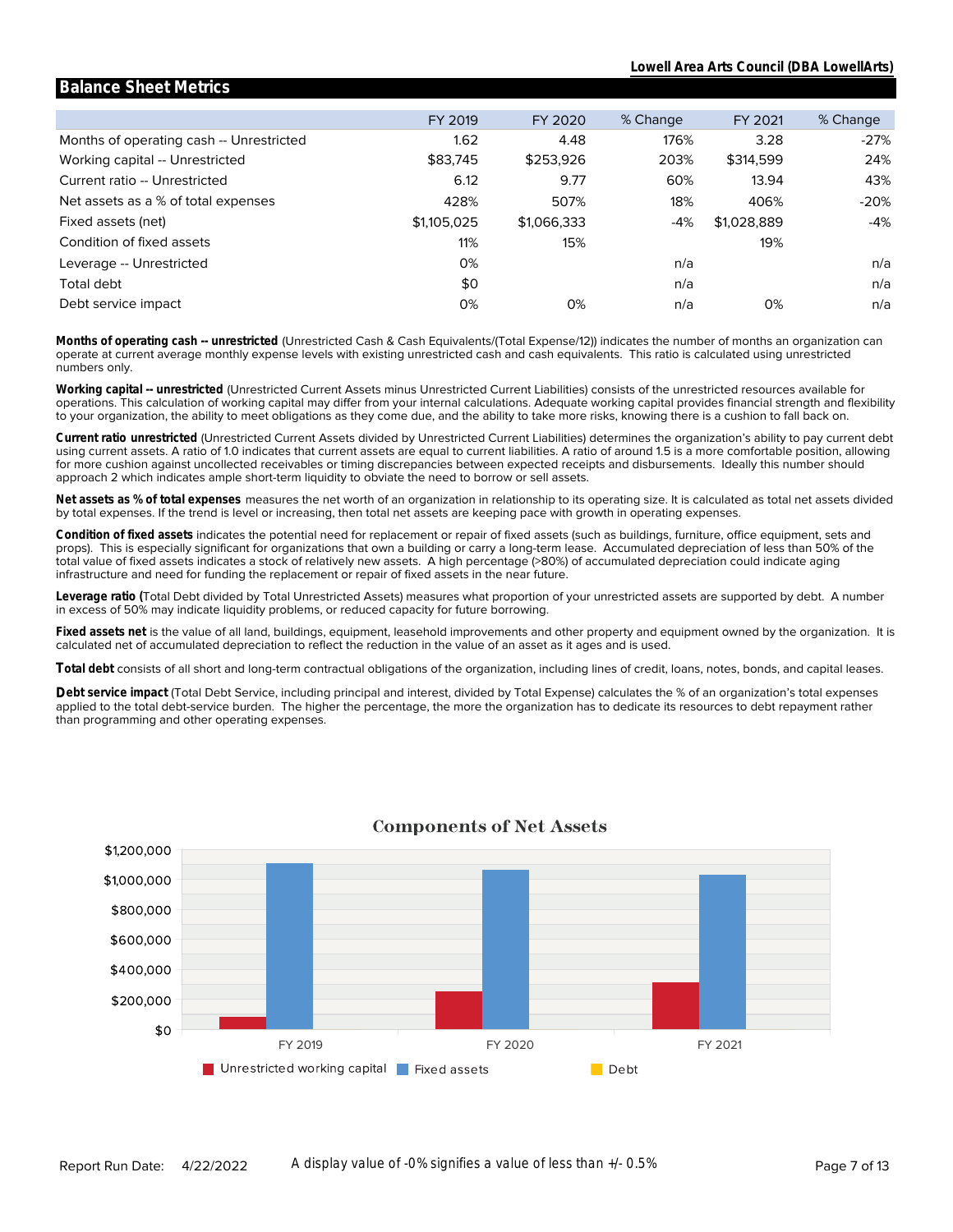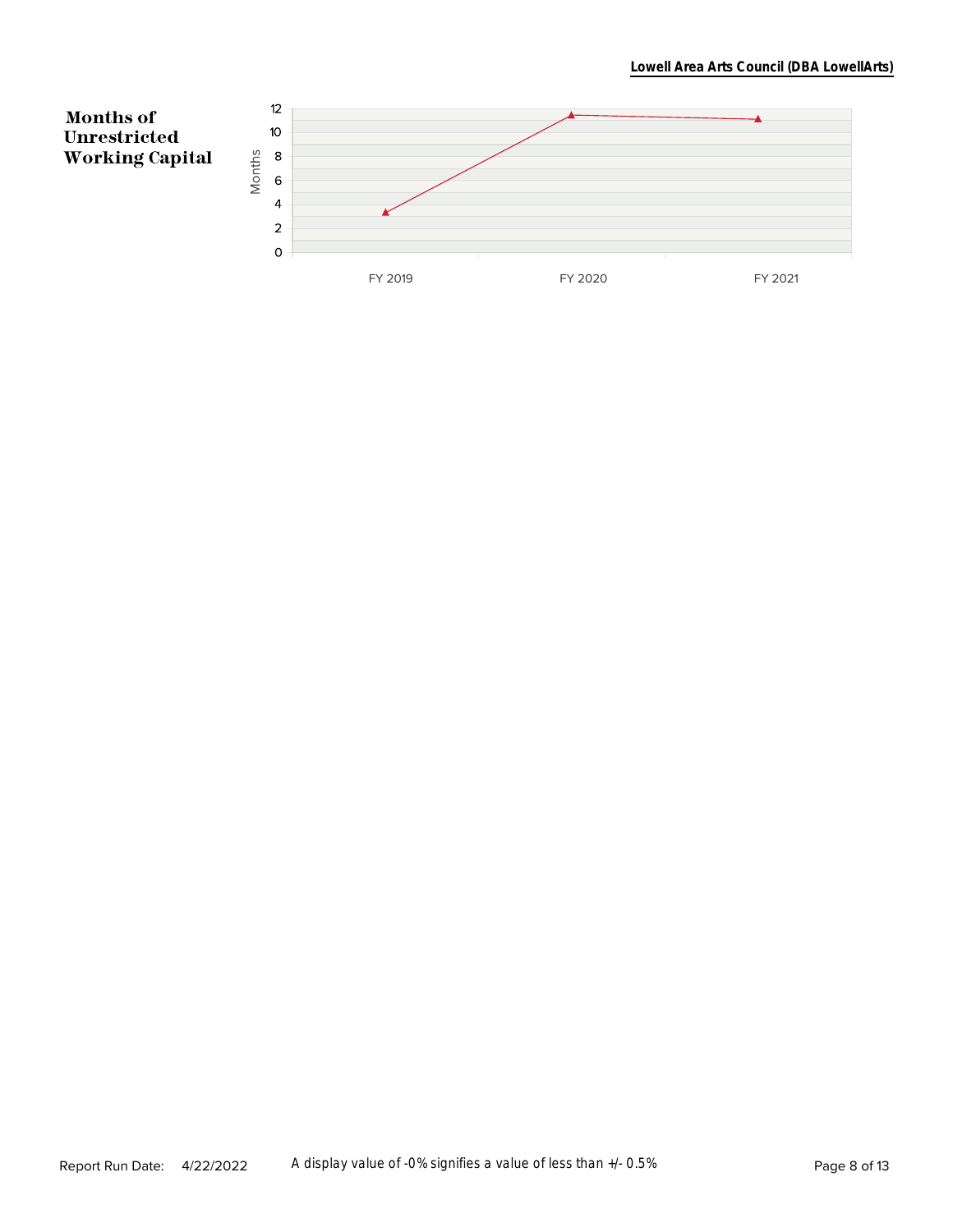#### **Lowell Area Arts Council (DBA LowellArts)**

| Attendance                                                                                                                                                                             |         |                |          |          |          |
|----------------------------------------------------------------------------------------------------------------------------------------------------------------------------------------|---------|----------------|----------|----------|----------|
|                                                                                                                                                                                        | FY 2019 | FY 2020        | % Change | FY 2021  | % Change |
| Total attendance                                                                                                                                                                       |         |                |          |          |          |
| Paid                                                                                                                                                                                   | 2,839   | 620            | $-78%$   | 1,096    | 77%      |
| Free                                                                                                                                                                                   | 63,408  | 19,000         | $-70%$   | 77,310   | 307%     |
| Total                                                                                                                                                                                  | 66,247  | 19,620         | $-70%$   | 78,406   | 300%     |
|                                                                                                                                                                                        |         |                |          |          |          |
| In-person attendance                                                                                                                                                                   |         |                |          |          |          |
| Paid                                                                                                                                                                                   | 2,839   | 620            | $-78%$   | 1,046    | 69%      |
| Free                                                                                                                                                                                   | 63,408  | 19,000         | $-70%$   | 74,620   | 293%     |
| Total                                                                                                                                                                                  | 66,247  | 19,620         | $-70%$   | 75,666   | 286%     |
| Digital attendance                                                                                                                                                                     |         |                |          |          |          |
| Paid                                                                                                                                                                                   |         |                | n/a      | 50       | n/a      |
| Free                                                                                                                                                                                   |         |                | n/a      | 2,690    | n/a      |
| Total                                                                                                                                                                                  |         |                | n/a      | 2,740    | n/a      |
| In-person attendees 18 and under                                                                                                                                                       | 10,000  | 2,548          | $-75%$   | 12,916   | 407%     |
|                                                                                                                                                                                        |         |                |          |          |          |
| Programs in schools                                                                                                                                                                    | FY 2019 | FY 2020        | % Change | FY 2021  | % Change |
| Children served in schools                                                                                                                                                             |         | 0              | n/a      |          | n/a      |
| Hours of instruction                                                                                                                                                                   |         | 0              | n/a      |          | n/a      |
| Workforce                                                                                                                                                                              |         |                |          |          |          |
| Number of People                                                                                                                                                                       | FY 2019 | FY 2020        | % Change | FY 2021  | % Change |
| Employees: Full-time permanent                                                                                                                                                         | 1       | 1              | 0%       | 1        | 0%       |
| Employees: Part-time permanent                                                                                                                                                         | 2       | $\overline{2}$ | 0%       | 2        | 0%       |
| Volunteers                                                                                                                                                                             | 420     | 112            | $-73%$   | 385      | 244%     |
| Independent contractors                                                                                                                                                                | 76      | 35             | $-54%$   | 67       | 91%      |
| Interns and apprentices                                                                                                                                                                |         |                | n/a      | 0        | n/a      |
| <b>Total positions</b>                                                                                                                                                                 | 499     | 150            | $-70%$   | 455      | 203%     |
| Visual & Performing Artists                                                                                                                                                            |         |                |          |          |          |
|                                                                                                                                                                                        |         |                |          |          |          |
|                                                                                                                                                                                        | FY 2019 | FY 2020        | % Change | FY 2021  | % Change |
| Number of visual & performing artists                                                                                                                                                  | 55      | 35             | $-36%$   | 67       | 91%      |
| Payments to artists & performers                                                                                                                                                       |         | \$17,000       | n/a      | \$74,858 | 340%     |
| Covid-19 Impact                                                                                                                                                                        |         |                |          |          |          |
|                                                                                                                                                                                        |         | FY 2019        |          | FY 2020  | FY 2021  |
| Due to COVID-19 crisis restrictions on in-person gatherings and/or<br>stay-at-home orders mandated by government health guidelines, how was<br>staffing affected at your organization: |         |                |          |          |          |
| Number of employees laid off                                                                                                                                                           |         |                |          | 2        | 0        |
| Number of employees furloughed                                                                                                                                                         |         |                |          | O        | 0        |
| Of those furloughed or laid off employees, how many (if any) have been                                                                                                                 |         |                |          |          |          |
| brought back?                                                                                                                                                                          |         |                |          | 1        | 0        |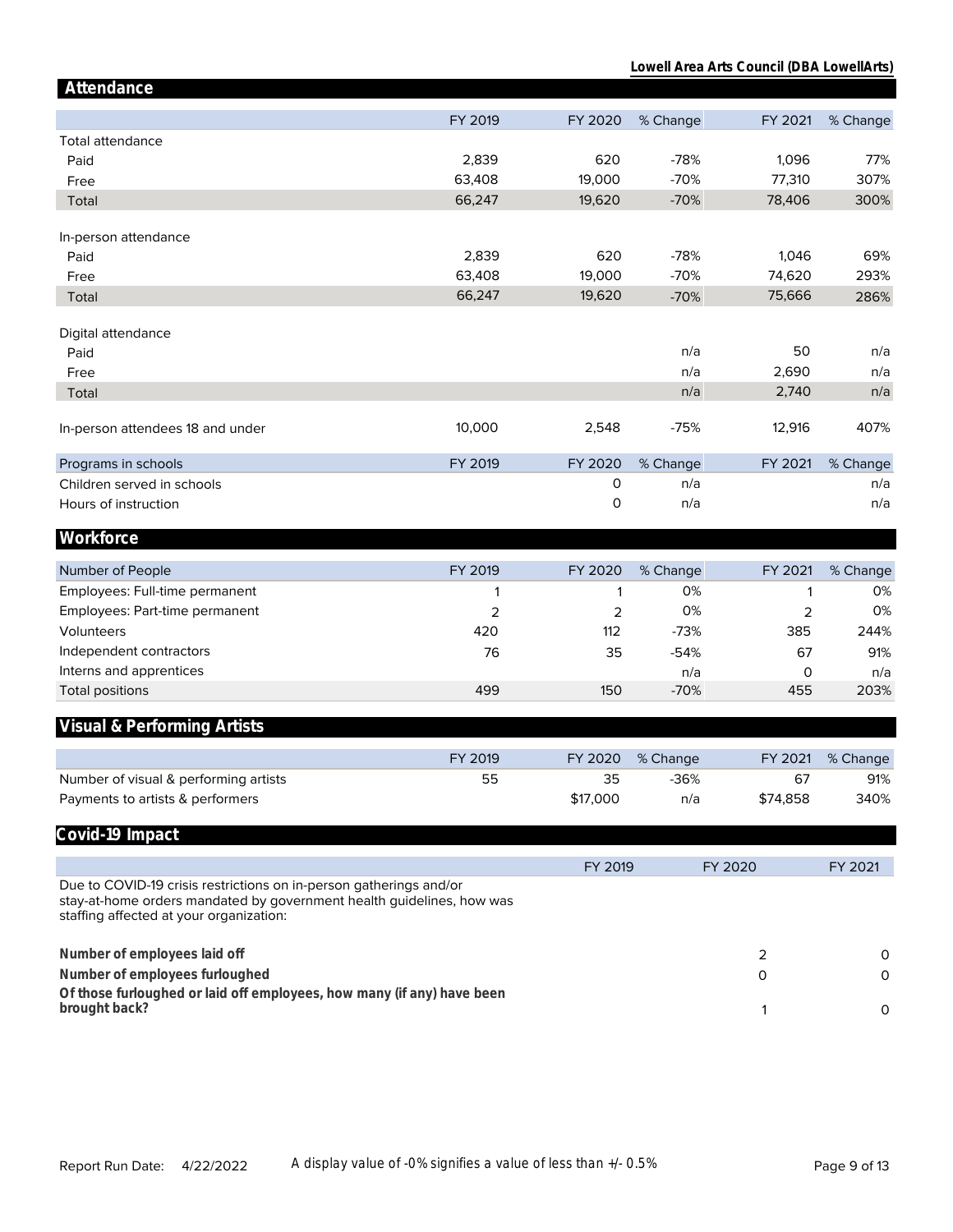# Mission and Constituency

#### Mission statement

Connecting regional artists and audiences throught the visual and performing arts.

#### Mission demographics

This organization's mission is not rooted in an explicitly identified ethnic, cultural or other demographic voice.

| Racial/ethnic group                                                                            |
|------------------------------------------------------------------------------------------------|
| Additional group (please state)                                                                |
| Gender                                                                                         |
| Additional group (please state)                                                                |
| Sexual orientation                                                                             |
| Additional group (please state)                                                                |
| Age group                                                                                      |
| Additional group (please state)                                                                |
| Disability                                                                                     |
| Additional characteristics                                                                     |
| If the fields above are blank, this organization does not serve that demographic specifically. |
| Audience                                                                                       |
| The organization does not seek to primarily serve a specific audience.                         |

| Racial/ethnic group             |
|---------------------------------|
| Additional group (please state) |
| Gender                          |
| Additional group (please state) |
| Sexual orientation              |
| Additional group (please state) |
| Age group                       |
| Additional group (please state) |
| Disability                      |
| Additional characteristics      |
| Additional group (please state) |

*If the fields above are blank, this organization does not serve that demographic specifically.* **Community type served** Rural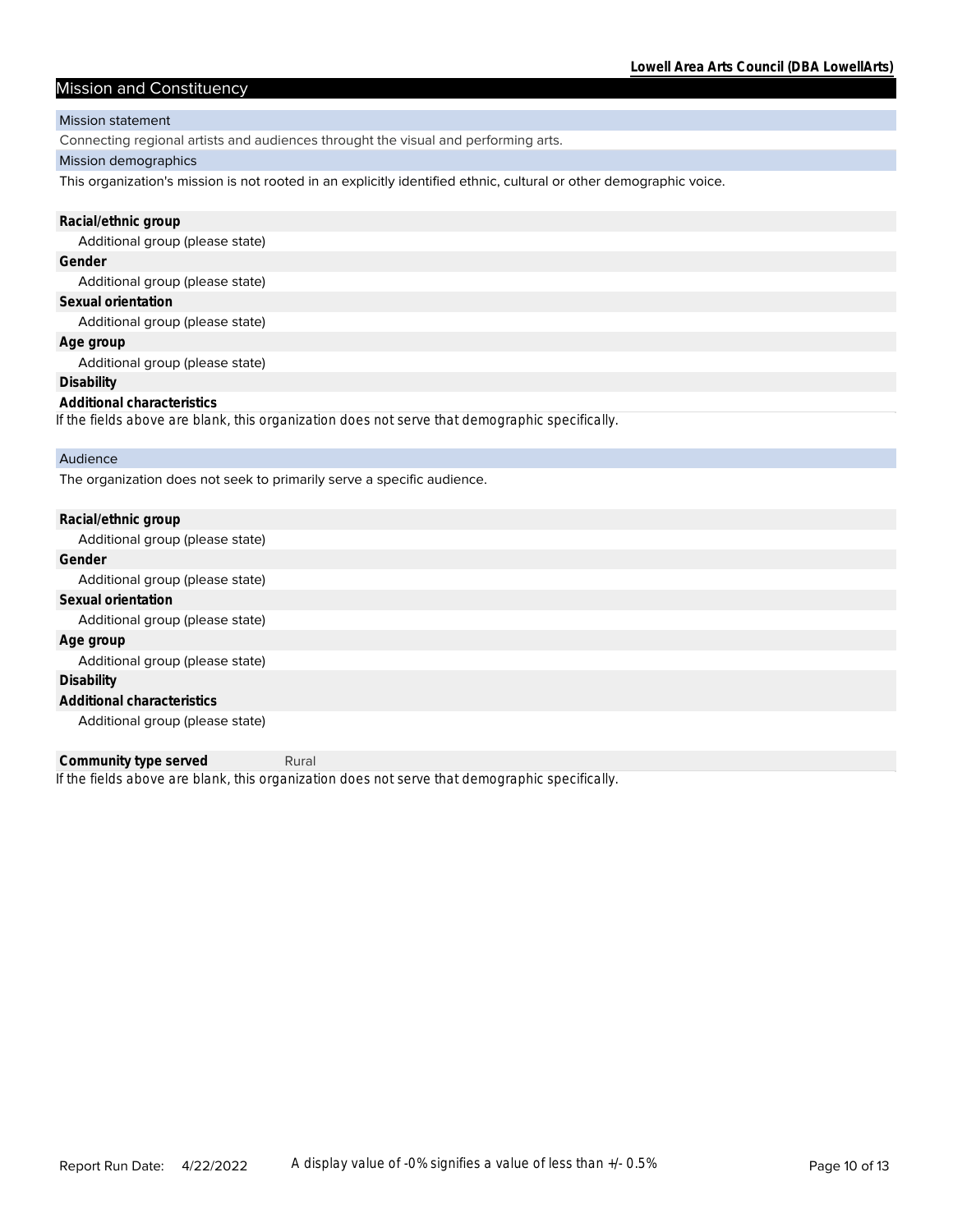# **Program Activity**

| In-person activity                              | FY 2019                      |                       | FY 2020                      |                       | FY 2021                      |                       |  |
|-------------------------------------------------|------------------------------|-----------------------|------------------------------|-----------------------|------------------------------|-----------------------|--|
|                                                 | <b>Distinct</b><br>offerings | # of times<br>offered | <b>Distinct</b><br>offerings | # of times<br>offered | <b>Distinct</b><br>offerings | # of times<br>offered |  |
| Productions (self-produced)                     | 40                           | 54                    | $\Omega$                     | $\mathbf 0$           |                              |                       |  |
| Productions (presented)                         |                              |                       | 24                           | 24                    | 17                           | 29                    |  |
| Classes/assemblies/other<br>programs in schools |                              |                       | $\mathsf{O}$                 | $\circ$               |                              |                       |  |
| Classes/workshops (outside of<br>schools)       | 39                           | 63                    | 8                            | 8                     | 30                           | 31                    |  |
| Field trips/school visits                       |                              |                       | 0                            | 0                     |                              |                       |  |
| Guided tours                                    |                              |                       | $\Omega$                     | $\Omega$              |                              |                       |  |
| Lectures                                        |                              |                       | 0                            | $\mathsf{O}$          |                              |                       |  |
| Permanent exhibitions                           |                              |                       | 0                            |                       |                              |                       |  |
| Temporary exhibitions                           | 6                            |                       | 5                            |                       | 6                            |                       |  |
| Traveling exhibitions (hosted)                  |                              |                       | $\Omega$                     |                       |                              |                       |  |
| Films screened                                  |                              |                       | 0                            | $\Omega$              |                              |                       |  |
| Festivals/conferences                           |                              |                       |                              | 14                    |                              | 14                    |  |
| Readings/workshops (developing<br>works)        |                              |                       | 0                            | $\mathbf 0$           | 7                            | 7                     |  |
| Community programs (not<br>included above)      |                              |                       | $\Omega$                     | 0                     | 10                           | 10                    |  |
| Additional programs not listed<br>above         | $\Omega$                     | 0                     | $\Omega$                     | $\Omega$              | $\Omega$                     | 0                     |  |

*program lines. NOTE: Data entered prior to 2021 combines information about physical and digital programs. It has been included in the physical*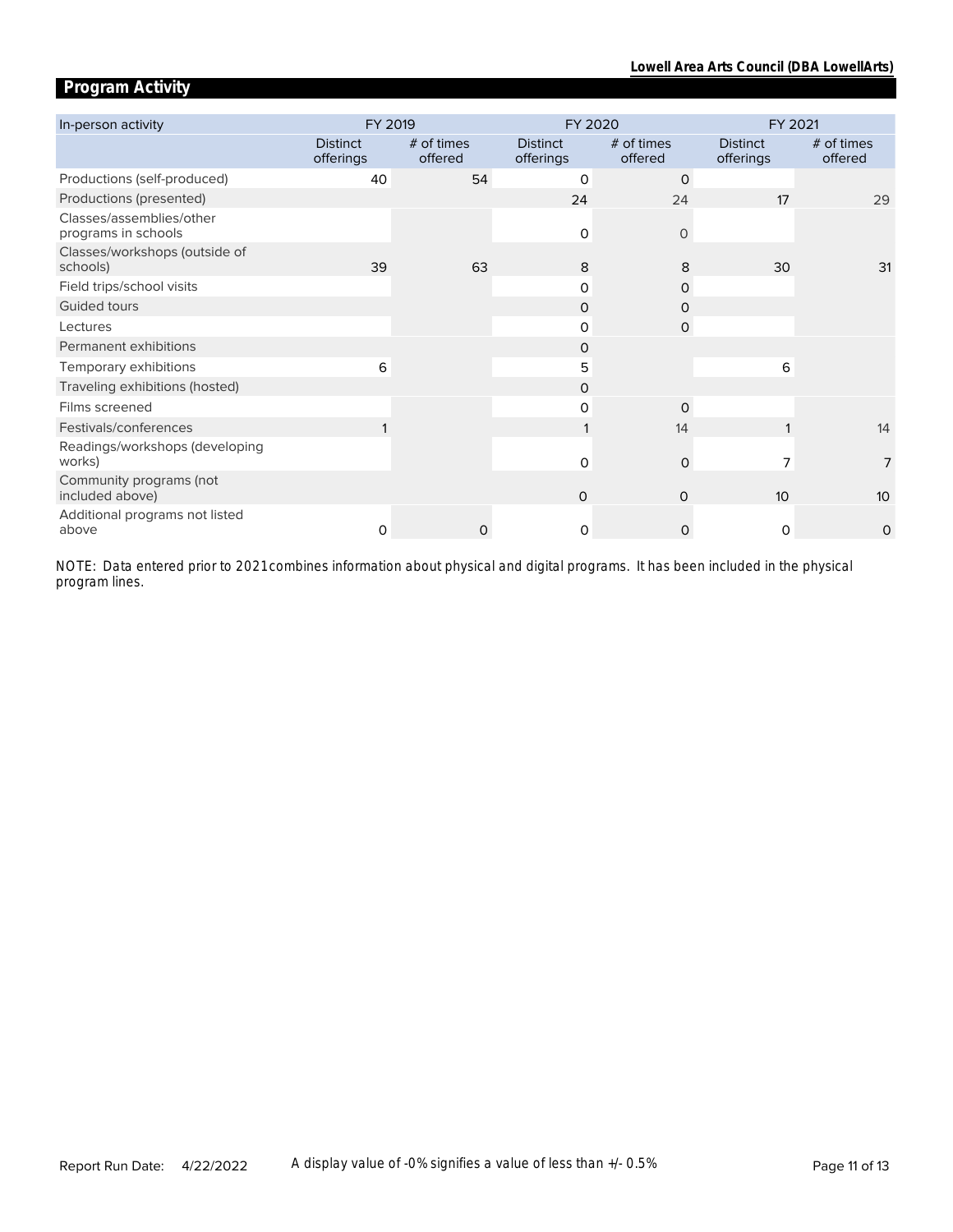# **Program Activity**

| Digital activity                                |                              | FY 2019                         |                 | FY 2020                      |                                 |                 | FY 2021                      |                                 |               |
|-------------------------------------------------|------------------------------|---------------------------------|-----------------|------------------------------|---------------------------------|-----------------|------------------------------|---------------------------------|---------------|
|                                                 | <b>Distinct</b><br>offerings | # times<br>digitally<br>offered | $On-$<br>demand | <b>Distinct</b><br>offerings | # times<br>digitally<br>offered | $On-$<br>demand | <b>Distinct</b><br>offerings | # times<br>digitally<br>offered | On-<br>demand |
| Productions (self-produced)                     |                              |                                 |                 | 20                           | $\circ$                         | 0               |                              |                                 |               |
| Productions (presented)                         |                              |                                 |                 | 14                           | 14                              | 14              |                              | 3                               | $\Omega$      |
| Classes/assemblies/other<br>programs in schools |                              |                                 |                 | $\circ$                      | $\circ$                         | 0               |                              |                                 |               |
| Classes/workshops (outside of<br>schools)       |                              |                                 |                 | $\circ$                      | $\circ$                         | $\circ$         |                              |                                 |               |
| Field trips/school visits                       |                              |                                 |                 | 0                            | $\circ$                         | $\Omega$        |                              |                                 |               |
| Guided tours                                    |                              |                                 |                 | $\circ$                      | $\circ$                         | $\circ$         |                              |                                 |               |
| Lectures                                        |                              |                                 |                 | 0                            | $\mathsf{O}$                    | 0               |                              |                                 |               |
| Permanent exhibitions                           |                              |                                 |                 |                              |                                 |                 |                              |                                 |               |
| Temporary exhibitions                           |                              |                                 |                 |                              |                                 |                 |                              |                                 |               |
| Traveling exhibitions (hosted)                  |                              |                                 |                 |                              |                                 |                 |                              |                                 |               |
| Films screened                                  |                              |                                 |                 | $\circ$                      | $\circ$                         | $\circ$         |                              |                                 |               |
| <b>Broadcast productions</b>                    |                              |                                 |                 | 0                            | 0                               | $\Omega$        |                              |                                 |               |
| Festivals/conferences                           |                              |                                 |                 | 1                            | 14                              | 14              | 1                            | 14                              | 14            |
| Readings/workshops (developing<br>works)        |                              |                                 |                 | $\circ$                      | $\circ$                         | $\mathbf{O}$    | $\circ$                      | $\circ$                         | $\circ$       |
| Community programs (not<br>included above)      |                              |                                 |                 | $\circ$                      | $\circ$                         | 0               | 10                           | 10 <sup>°</sup>                 | 0             |
| Additional programs not listed<br>above         |                              |                                 |                 | 0                            | $\circ$                         | 0               |                              |                                 |               |

*program lines. NOTE: Data entered prior to 2021 combines information about physical and digital programs. It has been included in the physical* 

| Digital activity financials | FY 2019   |                                                | FY 2020   |                                                | FY 2021   |                                                |
|-----------------------------|-----------|------------------------------------------------|-----------|------------------------------------------------|-----------|------------------------------------------------|
|                             | Total     | Associated with<br>digital program<br>delivery | Total     | Associated with<br>digital program<br>delivery | Total     | Associated with<br>digital program<br>delivery |
| Earned revenue              | \$152,228 |                                                | \$110,899 |                                                | \$169,723 |                                                |
| Contributed revenue         | \$176.451 |                                                | \$199.489 |                                                | \$189.344 |                                                |
| Operating expense           | \$302,262 |                                                | \$265,919 | \$17,030                                       | \$339,843 |                                                |